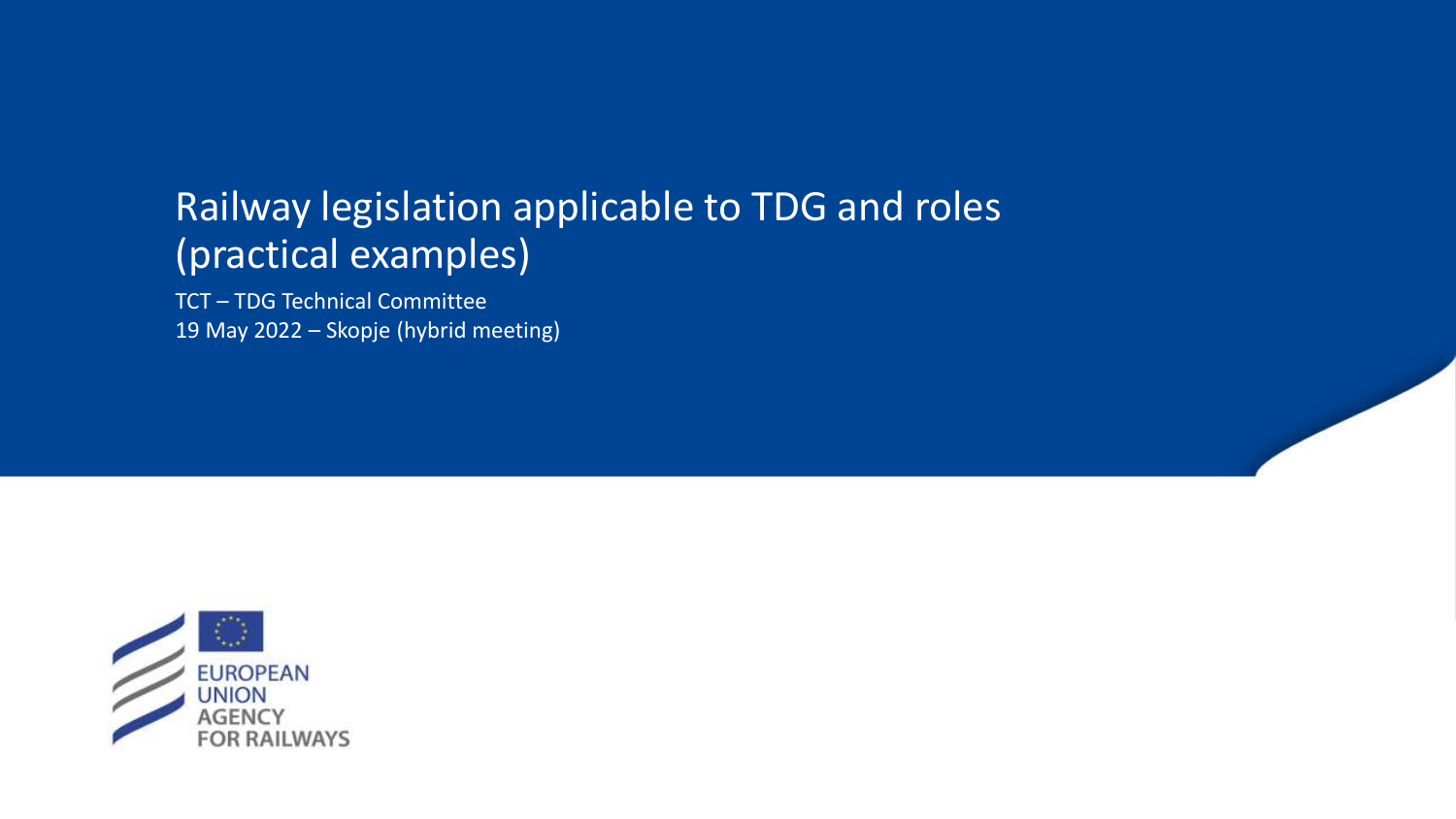

## Overview of roles and interfaces per topic (not exhaustive)

|                                        | <b>Administrative</b><br>actor | <b>Responsible</b><br>actor        | <b>Applicant</b><br>(subject)<br>actor | <b>Contributing actor</b><br>(or service providers)                             | <b>Informed actor</b><br>(sharing of information) |
|----------------------------------------|--------------------------------|------------------------------------|----------------------------------------|---------------------------------------------------------------------------------|---------------------------------------------------|
| Risk evaluation and assessment         | AsBo                           | <b>RU</b><br>ECM<br>IM             |                                        | SAFETY<br>ADVISOR                                                               |                                                   |
| 2.<br><b>Safety Management Systems</b> |                                | <b>RU</b><br>$\parallel$ ECM<br>IM |                                        | SAFETY<br><b>ADVISOR</b>                                                        |                                                   |
| ation of the infrastructure manager    |                                | <b>NSA</b>                         | IM                                     | SAFETY<br>ADVISOR                                                               | <b>TDG</b><br>CA                                  |
| ertification of a railway undertaking  |                                | <b>NSA</b><br>ERA                  | $\vert$ RU                             | SAFETY<br>ADVISOR                                                               | <b>TDG</b><br>CA                                  |
| Monitoring of SMS functioning          |                                | <b>RU</b> ECM SAFETY<br>IM         |                                        |                                                                                 |                                                   |
| erators' safety (inc. new CSM ASLP)    |                                | ERA                                | <b>RU</b><br>IM                        | TDG.<br>SAFETY<br><b>NSA</b><br>ADVISOR<br><b>CA</b>                            | <b>TDG</b><br>NSA NIB<br>CA                       |
| iupervision of SMS implementation      |                                | <b>NSA</b>                         | <b>RU</b><br>IM                        | TDG<br>SAFETY<br>ADVISOR<br>CA                                                  |                                                   |
| y situation management (planning)      |                                | <b>RU</b><br>IM                    |                                        | TDG<br>Emergency<br>SAFETY<br><b>NSA</b><br>services<br><b>ADVISOR</b><br>CA    |                                                   |
| of occurrences (inc. new CSM ASLP)     | ERA                            | $RU$   ECM<br>IM                   |                                        | <b>TDG</b><br>SAFETY<br><b>NIB</b><br><b>NSA</b><br><b>CA</b><br><b>ADVISOR</b> | TDG<br>CA                                         |
| Investigation of occurrences<br>10.    | ERA                            | <b>NIB</b>                         |                                        | SAFETY<br><b>RU</b><br><b>IM</b><br>ADVISOR<br>+ other as needed                | EU-MS<br><b>OTIF</b>                              |
| National rules<br>11.                  | EC.<br>ERA                     | EU-MS                              |                                        | TDG<br>CA                                                                       |                                                   |
| <b>Certification of tanks</b><br>12.   | TDG<br>CA                      | FDG<br><b>InsBo</b><br>CA          | APPLICANT                              | MANUFACTURER                                                                    |                                                   |
| hicle authorisation of tank-wagons     | ERA                            | ERA<br><b>NSA</b>                  | APPLICANT                              | NoBo                                                                            | <b>TDG</b><br>CA                                  |
| Registration of tank-wagons<br>14.     | ERA                            | <b>NSA</b>                         | APPLICANT                              | <b>RU</b><br>KEEPER                                                             | <b>TDG</b><br>CA                                  |
| Maintenance of tank-wagons<br>15.      | AccBo RecBo NSA                | <b>ECM</b>                         |                                        | SAFETY<br><b>RU</b><br>InsBo<br>KEEPER<br><b>ADVISOR</b>                        | TDG<br>CA                                         |

- 1. Risk evaluation and
	- 2. Safety Managem
- 3. Safety authorisation of the infrastructure
	- 4. Safety certification of a railway
		- 5. Monitoring of SMS
- 6. Assessment of operators' safety (inc. nev
	- 7. Supervision of SMS imp
	- 8. Emergency situation managemer
	- 9. Reporting of occurrences (inc. nev
		- 10. Investigation of
			- 11. Na
			- 12. Certifica
		- 13. Vehicle authorisation of
			- 14. Registration of t
			-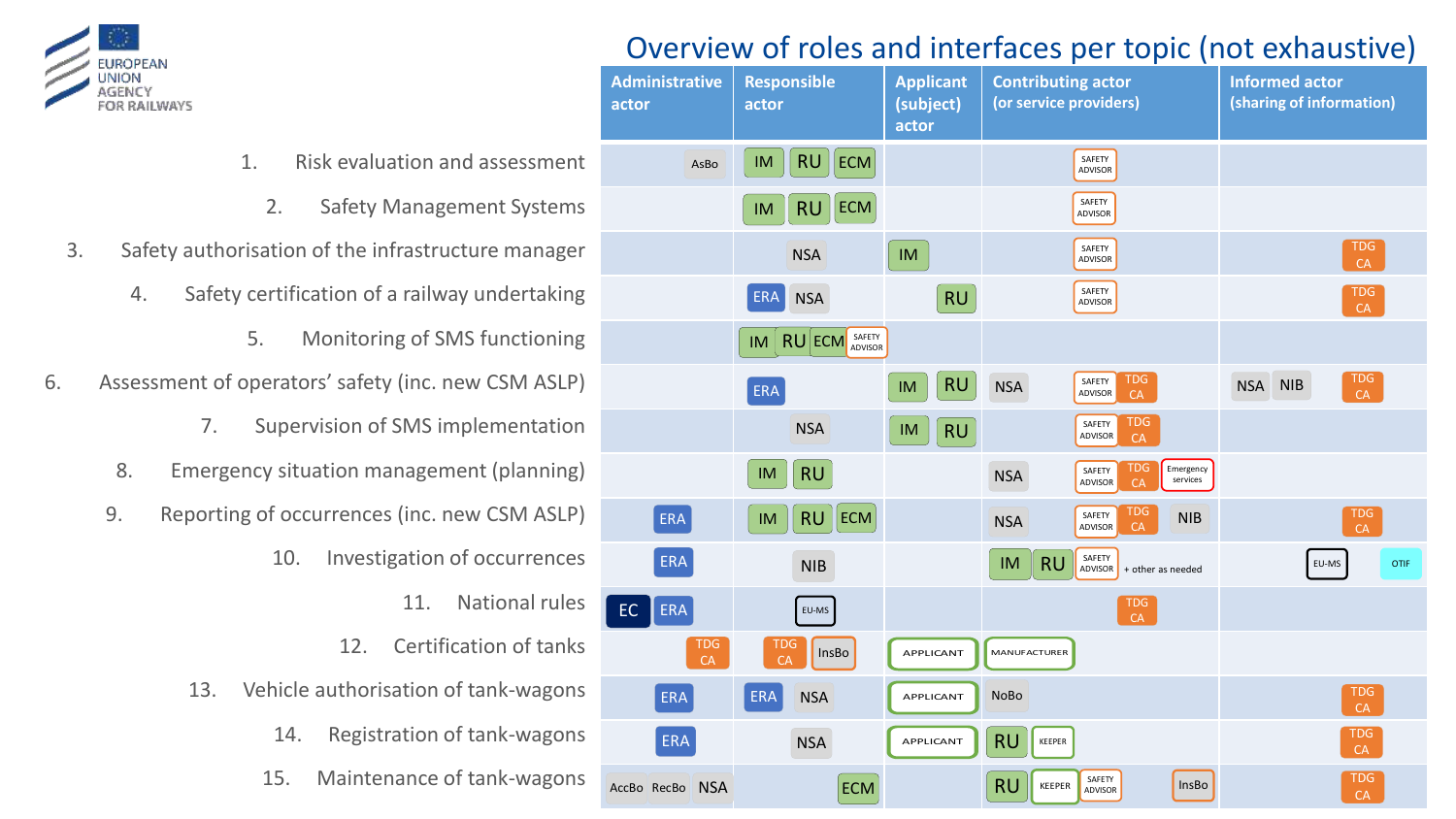

## Safety Advisors





**Interactions with dangerous goods legislation**

**facilitate the conduct of those activities in accordance with the requirements applicable and in the safest possible way.**

## **Role of the adviser**

*– monitoring compliance with the requirements governing the carriage of dangerous goods;*

*– advising his undertaking on the carriage of dangerous goods;*

*– preparing an annual report on the activities in the carriage of dangerous goods.* 

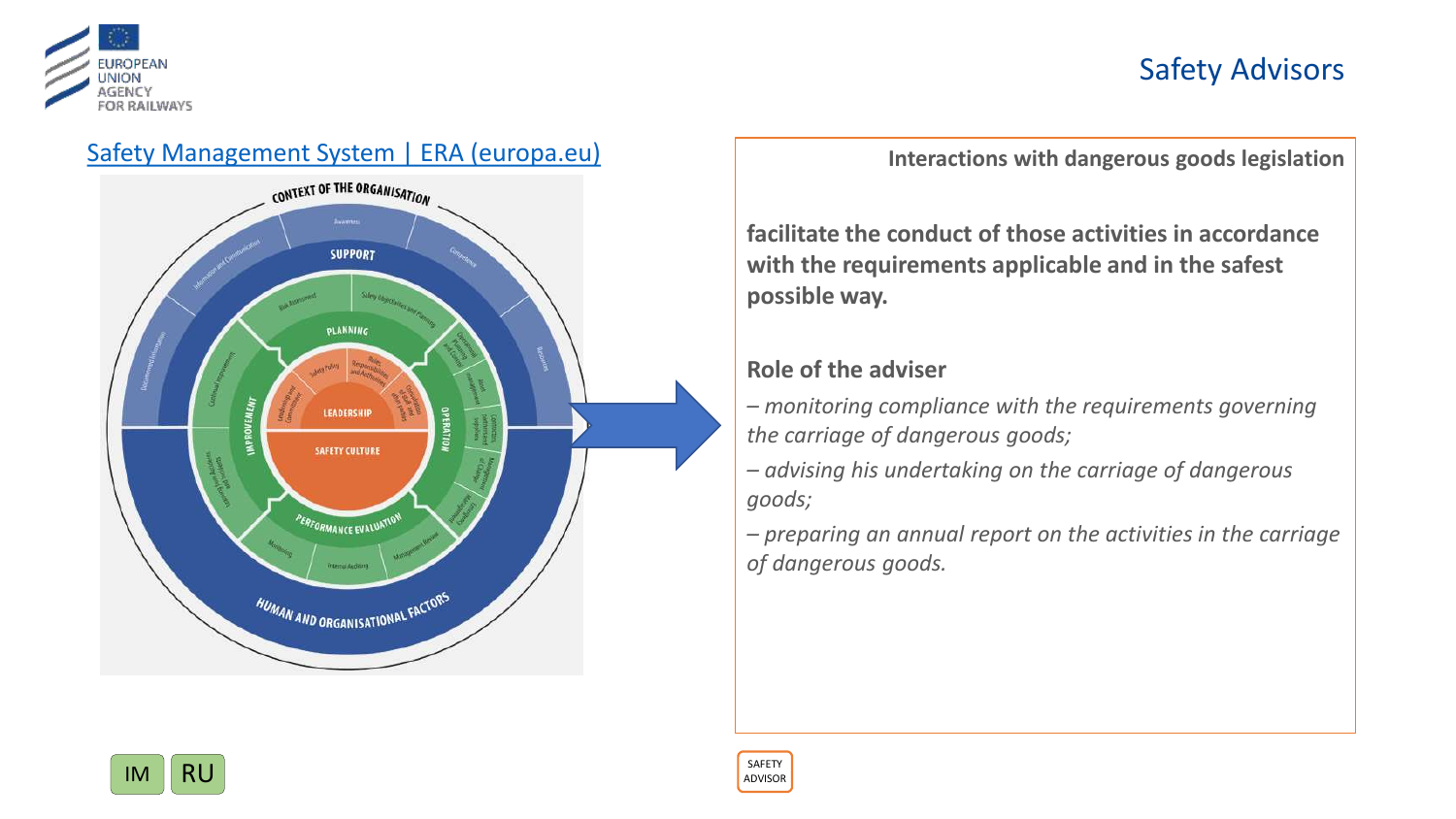

## Example 1) Risk evaluation and assessment

### **Interactions with dangerous goods legislation**

### *Directive (EU) 2016/798* (EUR-Lex - [32016L0798 -](https://www.bing.com/ck/a?!&&p=3770285bfb87122d743233a695b1ad5e0498da02eb7e7ffac38b8791e3ab1a5aJmltdHM9MTY1MjQyOTUyNSZpZ3VpZD1hMzkwODgzYi1mZDViLTQ5NzUtYjY0ZC02ZGE4YzM2ZTE3YWImaW5zaWQ9NTE3MQ&ptn=3&fclid=60073489-d294-11ec-b961-fb255f931f80&u=a1aHR0cHM6Ly9ldXItbGV4LmV1cm9wYS5ldS9sZWdhbC1jb250ZW50L0VOL1RYVC8_dXJpPUNFTEVYJTNBMzIwMTZMMDc5OA&ntb=1) EN - EUR-Lex)

**Article 6(1)(a)** is requiring the establishment of the risk evaluation and assessment methods;

#### *This method is provided by the*

**COMMISSION IMPLEMENTING REGULATION (EU) No 402/2013 of 30 April 2013 on the common safety method for risk evaluation and assessment and repealing Regulation (EC) No 352/2009** (EUR-Lex - [32013R0402 -](https://www.bing.com/ck/a?!&&p=407708696fd9b2ae2982e56dae334795114e404737725d64728d12c35dce7436JmltdHM9MTY1MjQyOTYxMCZpZ3VpZD0wM2YyYzE5ZC1jNjZjLTQ4MmQtYjE2Zi0wMzNkOWIxYzcxNGYmaW5zaWQ9NTE3OQ&ptn=3&fclid=928f3f30-d294-11ec-80c0-e4b9f59a7c21&u=a1aHR0cHM6Ly9ldXItbGV4LmV1cm9wYS5ldS9sZWdhbC1jb250ZW50L0VOL1RYVC8_dXJpPUNFTEVYJTNBMzIwMTNSMDQwMg&ntb=1) EN - EUR-Lex)

*It is applicable to manage risks and any change made to the railway system in order to control the related risks (technical/operational/organizational)*

*It is supplemented by* 

**COMMISSION IMPLEMENTING REGULATION (EU) 2015/1136 of 13 July 2015 amending Implementing Regulation (EU) No 402/2013 on the common safety method for risk evaluation and assessment**

(EUR-Lex - [32015R1136 -](https://www.bing.com/ck/a?!&&p=798fa7572703e113809cbae1fcfdb691d353fba8cc7b7f6a8cdcb56d6fd1e887JmltdHM9MTY1MjQyOTY3OCZpZ3VpZD0zNWNmNTE3MS04MTBlLTQ1MDgtYjA4OS1iZWI5MzE4ZmM5NTkmaW5zaWQ9NTE3OA&ptn=3&fclid=bb4d000e-d294-11ec-aeb5-9d087bd63bb0&u=a1aHR0cHM6Ly9ldXItbGV4LmV1cm9wYS5ldS9sZWdhbC1jb250ZW50L0ZSL1RYVC8_dXJpPUNFTEVYOjMyMDE1UjExMzY&ntb=1) EN - EUR-Lex)

*providing some additional definitions and applicable risk level*

#### **RID 1.8.3.3**

The main task of the adviser shall be, under the responsibility of the head of the undertaking, to seek by all appropriate means and by all appropriate action, within the limits of the relevant activities of that undertaking, to **facilitate the conduct of those activities** in accordance with the requirements applicable and **in the safest possible way**.

With regard to the undertaking's activities, the adviser has the following duties in particular:

- monitoring compliance with the requirements governing the carriage of dangerous goods;
- **advising his undertaking on the carriage of dangerous goods**;

– preparing an annual report to the management of his undertaking or a local public authority, as appropriate, on the undertaking's activities in the carriage of dangerous goods. Such annual reports shall be preserved for five years and made available to the national authorities at their request

The adviser's duties also include monitoring the following practices and procedures relating to the relevant activities of the undertaking:

…/

– the **implementation of appropriate measures** to avoid the recurrence of accidents, incidents or serious infringements;



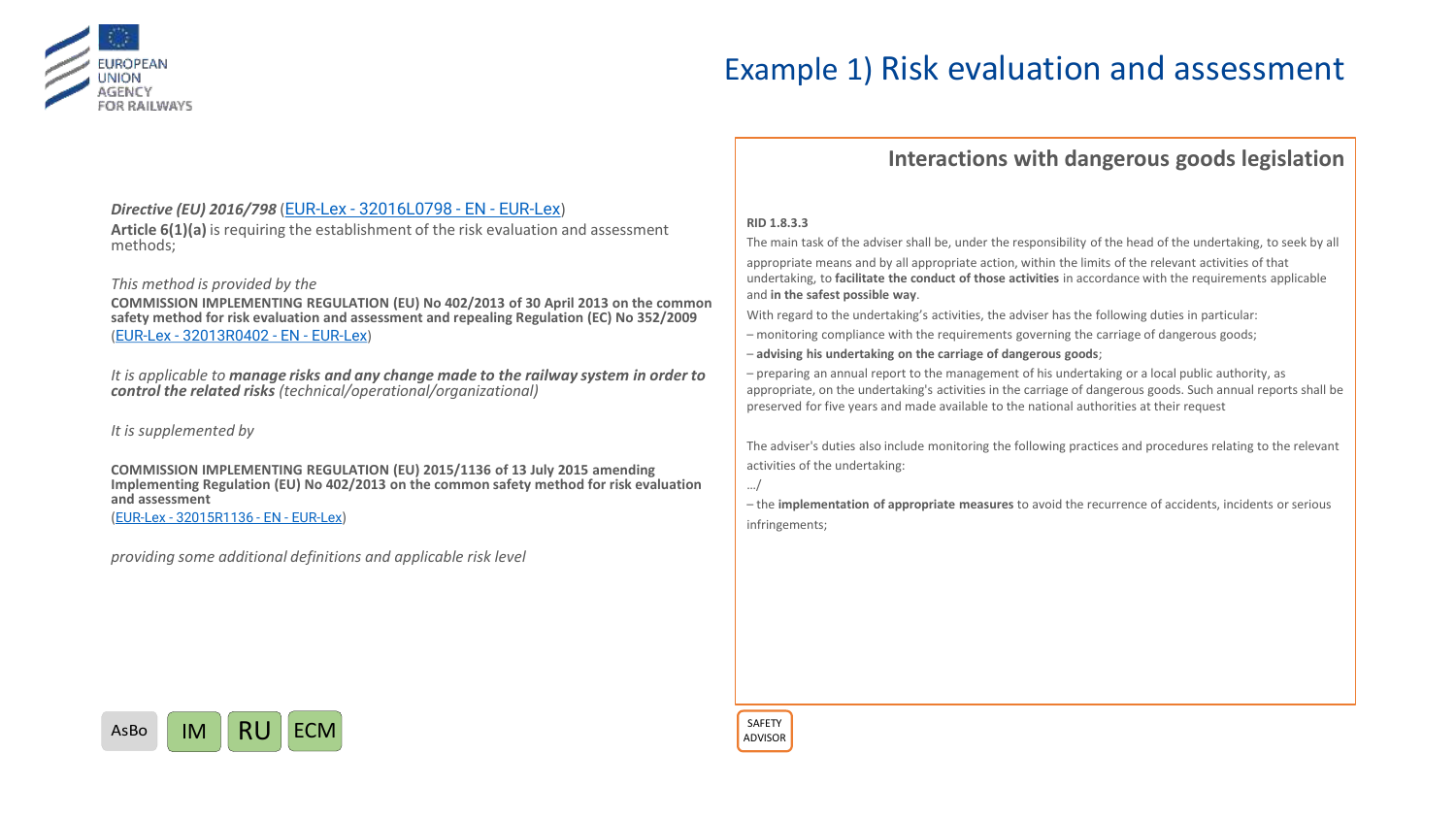

## Example 2) Safety Management Systems (SMS)

### *Directive (EU) 2016/798* (EUR-Lex - [32016L0798 -](https://www.bing.com/ck/a?!&&p=3770285bfb87122d743233a695b1ad5e0498da02eb7e7ffac38b8791e3ab1a5aJmltdHM9MTY1MjQyOTUyNSZpZ3VpZD1hMzkwODgzYi1mZDViLTQ5NzUtYjY0ZC02ZGE4YzM2ZTE3YWImaW5zaWQ9NTE3MQ&ptn=3&fclid=60073489-d294-11ec-b961-fb255f931f80&u=a1aHR0cHM6Ly9ldXItbGV4LmV1cm9wYS5ldS9sZWdhbC1jb250ZW50L0VOL1RYVC8_dXJpPUNFTEVYJTNBMzIwMTZMMDc5OA&ntb=1) EN - EUR-Lex)

#### **Article 9(3) The safety management system shall contain the following basic elements:**

(a) a safety policy approved by the organisation's chief executive and communicated to all staff;

(b) qualitative and quantitative targets of the organisation for the maintenance and enhancement of safety, and plans and procedures for reaching these targets;

(c) procedures to meet existing, new and altered technical and operational standards or other prescriptive conditions as laid down in TSIs, national rules referred to in Article 8 and Annex II, other relevant rules or authority decisions;

(d) procedures to assure compliance with the standards and other prescriptive conditions throughout the life cycle of equipment and operations;

(e) procedures and methods for identifying risks, carrying out risk evaluation and implementing risk-control measures whenever a change of operating conditions or the introduction of new material imposes new risks on the infrastructure or the man-machine-organisation interface;

(f) the provision of programmes for the training of staff and systems to ensure that the staff's competence is maintained and that tasks are carried out accordingly, including arrangements with regard to physical and psychological fitness;

(g) arrangements for the provision of sufficient information within the organisation and, where appropriate, between organisations of the railway system;

(h) procedures and formats for the documentation of safety information and designation of procedure for the configuration control of vital safety information;

(i) procedures to ensure that accidents, incidents, near misses and other dangerous occurrences are reported, investigated and analysed and that necessary preventive measures are taken;

(j) the provision of actions plans, alerts and information in the event of an emergency, agreed upon with the appropriate public authorities; and

(k) provisions for recurrent internal auditing of the safety management system.

**Infrastructure managers and railway undertakings shall include any other element necessary to cover safety risks, in accordance with the assessment of risks arising from their own activity.**

*Detailed requirements are established by* 

**COMMISSION DELEGATED REGULATION (EU) 2018/762 of 8 March 2018** establishing **common safety methods on safety management system requirements**

**(**EUR-Lex - [32018R0762 -](https://www.bing.com/ck/a?!&&p=17d2b7701029ee0e7c775d4ab66ae36d2886c3f18b1e9e7583ce82fa1ff6c061JmltdHM9MTY1MjQzMTEzNiZpZ3VpZD1lOWQ1NGE5Ni00NjM5LTQwNjMtOWVmMC1iODIxMmU5MTQ2Y2EmaW5zaWQ9NTE3MQ&ptn=3&fclid=2038f2f6-d298-11ec-854e-6a736011d09c&u=a1aHR0cHM6Ly9ldXItbGV4LmV1cm9wYS5ldS9sZWdhbC1jb250ZW50L0VOL1RYVC8_dXJpPUNFTEVYOjMyMDE4UjA3NjI&ntb=1) EN - EUR-Lex**)**

*And by* 

**COMMISSION IMPLEMENTING REGULATION (EU) 2019/773 of 16 May 2019 on the technical specification for interoperability relating to the operation and traffic management subsystem of the rail system within the European Union and repealing Decision 2012/757/EU**

**(EUR-Lex - [32019R0773 -](https://www.bing.com/ck/a?!&&p=e6635212a91047c60d26ae0d480ace257c9467909e178235e0a7b19876a74724JmltdHM9MTY1MjQyOTgwMCZpZ3VpZD1iNGRhY2NjMS02YTk5LTQxYTEtOGY0OC1hNmIxZGNkOTVkY2QmaW5zaWQ9NTM2Mw&ptn=3&fclid=03e46039-d295-11ec-b231-a659b1f5f2ec&u=a1aHR0cHM6Ly9ldXItbGV4LmV1cm9wYS5ldS9lbGkvcmVnX2ltcGwvMjAxOS83NzMvb2ojOn46dGV4dD1DT01NSVNTSU9OJTIwSU1QTEVNRU5USU5HJTIwUkVHVUxBVElPTiUyMCUyOEVVJTI5JTIwMjAxOSUyRjc3MyUyMG9mJTIwMTYlMjBNYXksd2l0aGluJTIwdGhlJTIwRXVyb3BlYW4lMjBVbmlvbiUyMGFuZCUyMHJlcGVhbGluZyUyMERlY2lzaW9uJTIwMjAxMiUyRjc1NyUyRkVV&ntb=1) EN - EUR-Lex)**



### **Interactions with dangerous goods legislation**

#### **RID 1.8.3.3**

The main task of the adviser shall be, under the responsibility of the head of the undertaking, to seek by all appropriate means and by all appropriate action, within the limits of the relevant activities of that undertaking, to **facilitate the conduct of those activities in accordance with the requirements applicable and in the safest possible way**. With regard to the undertaking's activities, the adviser has the following duties in particular:

- monitoring compliance with the requirements governing the carriage of dangerous goods;
- advising his undertaking on the carriage of dangerous goods;

– preparing an annual report to the management of his undertaking or a local public authority, as appropriate, on the undertaking's activities in the carriage of dangerous goods. Such annual reports shall be preserved for five years and made available to the national authorities at their request

**The adviser's duties also include monitoring the following practices** and procedures relating to the relevant activities of the undertaking:

- the procedures for compliance with the requirements governing the identification of dangerous goods being transported;
- the undertaking's practice in taking account, when purchasing means of transport, of any special requirements in connection with the dangerous goods being transported;
- the procedures for checking the equipment used in connection with the carriage, packing, filling, loading or unloading of dangerous goods;
- the proper training of the undertaking's employees, including on the changes to the regulations, and the maintenance of records of such training;
- the implementation of proper emergency procedures in the event of any accident or incident that may affect safety during the carriage, packing, filling, loading or unloading of dangerous goods;
- investigating and, where appropriate, preparing reports on serious accidents, incidents or serious infringements recorded during the carriage, packing, filling, loading or unloading of dangerous goods;
- the implementation of appropriate measures to avoid the recurrence of accidents, incidents or serious infringements;
- the account taken of the legal prescriptions and special requirements associated with the carriage of dangerous goods in the choice and use of sub-contractors or third parties;
- verification that employees involved in the consigning, carriage, packing, filling, loading or unloading of dangerous goods have detailed operational procedures and instructions,
- the introduction of measures to increase awareness of the risks inherent in the carriage, packing, filling, loading and unloading of dangerous goods;
- the implementation of verification procedures to ensure the presence on board means of transport of the documents and safety equipment which must accompany transport and the compliance of such documents and equipment with the regulations;
- the implementation of verification procedures to ensure compliance with the requirements governing packing, filling, loading and unloading;
- the existence of the security plan indicated in 1.10.3.2.